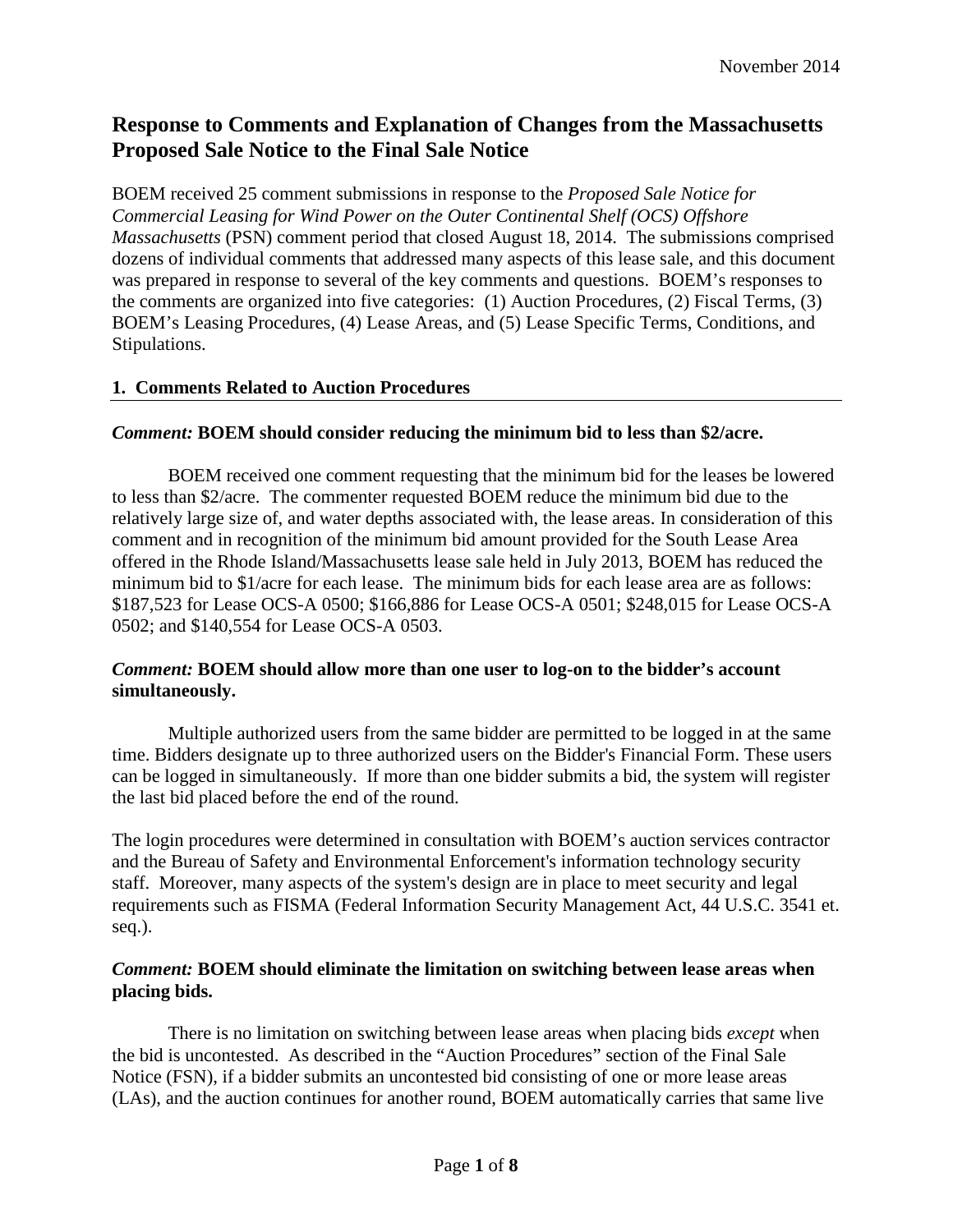bid forward as a live bid into the next round, and BOEM's asking price for the LA(s) contained in the uncontested bid would remain unchanged from the previous round. If the price on any LA(s) in that bid rises later in the auction because another bidder places a live bid on one or more of those LAs, BOEM will stop automatically carrying forward the previously uncontested bid. Once the asking price(s) goes up, the bidder that placed the previously carried-forward bid is free to bid on any LA at the new asking price(s).

### *Comment:* **BOEM should consider revising the definition of a Community Benefits Agreement and/or Community Based Organization.**

Commenters recommended BOEM revisit the definition of a Community Benefits Agreement (CBA) and/or Community Based Organization (CBO) as proposed in the PSN. One commenter recommended limiting the definition of a CBA to only agreements with state or municipal governments. Another commenter suggested BOEM consider a CBA with a CBO like a 501-(c)(12) Rural Electric Co-op, which would provide benefits that resemble those of the Joint Development Agreement (JDA) that BOEM included for a non-monetary credit in the Rhode Island/Massachusetts auction in July 2013.

Although BOEM agrees that additional factors could be identified as outlined in the comments and included in the definition of a CBA and/or CBO, it is unclear what those factors should be, how they should be incorporated as to not be unnecessarily exclusive, and how to define them objectively in order to demonstrate their contribution to the overall success of a project. BOEM has attempted to create a balanced definition so as to give appropriate credit for CBAs with CBOs that provide tangible benefits and contribute to the success of a project and so that speculative CBAs that do not contribute to the success of a project are excluded from receiving such a credit. BOEM did not alter the definition of a CBA and/or CBO from what was included in the Massachusetts PSN.

## *Comment:* **BOEM should consider increasing the percentage credit for a Community Benefits Agreement to greater than the 5% proposed in the PSN.**

Several commenters recommended BOEM increase the percentage credit that could be received by an eligible bidder seeking non-monetary credit in the auction for possessing a CBA with a CBO to greater than the 5% proposed in the Massachusetts PSN. One commenter noted that the 5% credit for a non-monetary factor for a CBA proposed in the Massachusetts PSN may not provide a meaningful enhancement to a bid. Several commenters suggest that a CBA is very similar to a JDA in that both types of agreements are incentivized through auctions for the same reason, that projects with these agreements in place have been developed in close consultation with their surrounding communities and thus have a higher probability of achieving successful completion, and that a 5% credit does not give sufficient weight to the benefits of a CBA to the local community.

Several commenters provided additional information that a CBA contributes to the ultimate success of the development of a project by helping to secure off-take arrangements and financing through future power purchase agreements with municipal aggregations or local energy cooperatives, low-interest rate loans from the U.S. Department of Agriculture (USDA) Rural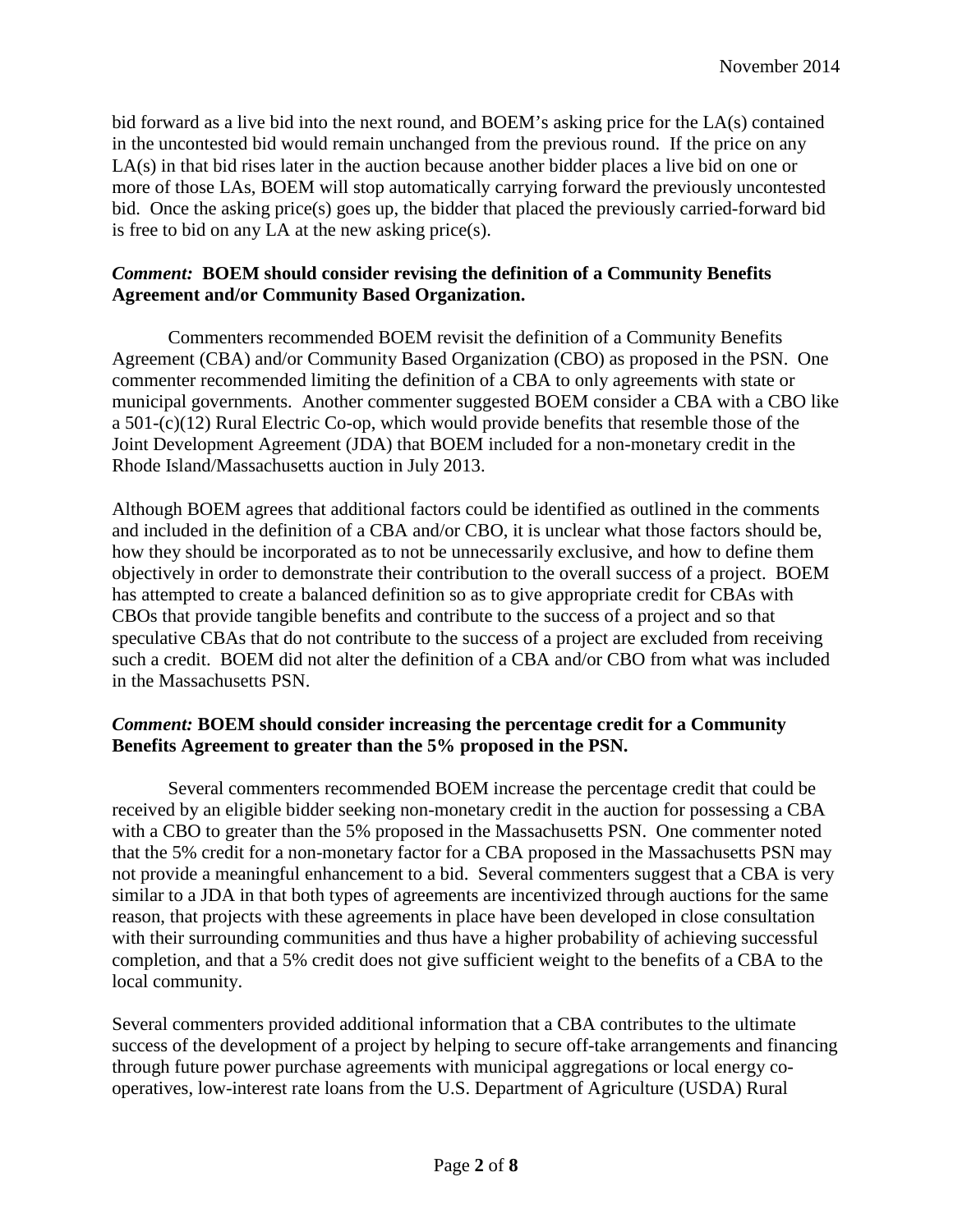Utility Service, public-private financing structures, and demonstrated ability by a CBO to finance renewable energy projects. The commenters note that these elements related to off-take and financing can be identified in a CBA and also evaluated on a yes/no basis, in line with BOEM's criteria for defining non-monetary factors and including credits for them in a multiple-factor auction format. One commenter suggested BOEM consider a CBA with a CBO like a 501- (c)(12) Rural Electric Co-op, which would provide benefits that resemble those of the JDA.

BOEM has increased the percentage credit that can be received by an eligible bidder seeking non-monetary credit in the auction for possessing a CBA with a CBO to 10%. Given the current knowledge constraints to understanding the beneficial impacts of CBAs and their role in successful project completion, BOEM believes that a non-monetary credit of 10% is appropriate.

## **2. Comments Related to Fiscal Terms**

## *Comment***:****BOEM should reduce the operating fee rate to below 2%.**

Several commenters recommended reducing the operating fee rate from 2%. Pursuant to the Outer Continental Shelf Lands Act (OCSLA), BOEM must ensure that the government receives a fair return for leases and grants issued on the OCS. BOEM has determined that a 2% operating fee rate throughout the term of the lease is appropriate for ensuring a fair return and is in accordance with the default operating fee specified in 30 CFR 585.506. According to 30 CFR 585.510, the BOEM Director may reduce or waive the operating fee or components of the operating fee, such as the fee rate or capacity factor, if the lessee submits an application and can demonstrate that continued activities would be uneconomic without the requested reduction or waiver, or a reduction or waiver is necessary to encourage additional activities.

#### *Comment:* **BOEM should consider reducing the annual rent of the commercial leases to less than \$3/acre/year.**

Several commenters requested that BOEM consider reducing the annual rent of the commercial leases to less than \$3/acre/year. Overall, the commenters note that reducing the lease payments is in the best interest of the government so that the likelihood of development is increased and the cost to ratepayers is decreased. Pursuant to the OCSLA, BOEM must ensure that the government receives a fair return for leases and grants issued on the OCS. BOEM has determined that an annual rent amount of \$3/acre/year is appropriate for ensuring a fair return and is in accordance with the default rent specified in 30 CFR 585.503. According to 30 CFR 585.510, the BOEM Director may reduce or waive the rent if the lessee submits an application and can demonstrate that continued activities would be uneconomic without the requested reduction or waiver, or a reduction or waiver is necessary to encourage additional activities.

#### *Comment:* **BOEM should clarify the financial assurance requirements at various project stages.**

As discussed in 30 CFR 585.517, BOEM will base the determination for the amounts of the SAP, COP, and decommissioning financial assurance requirements on estimates of the cost to meet all accrued lease obligations.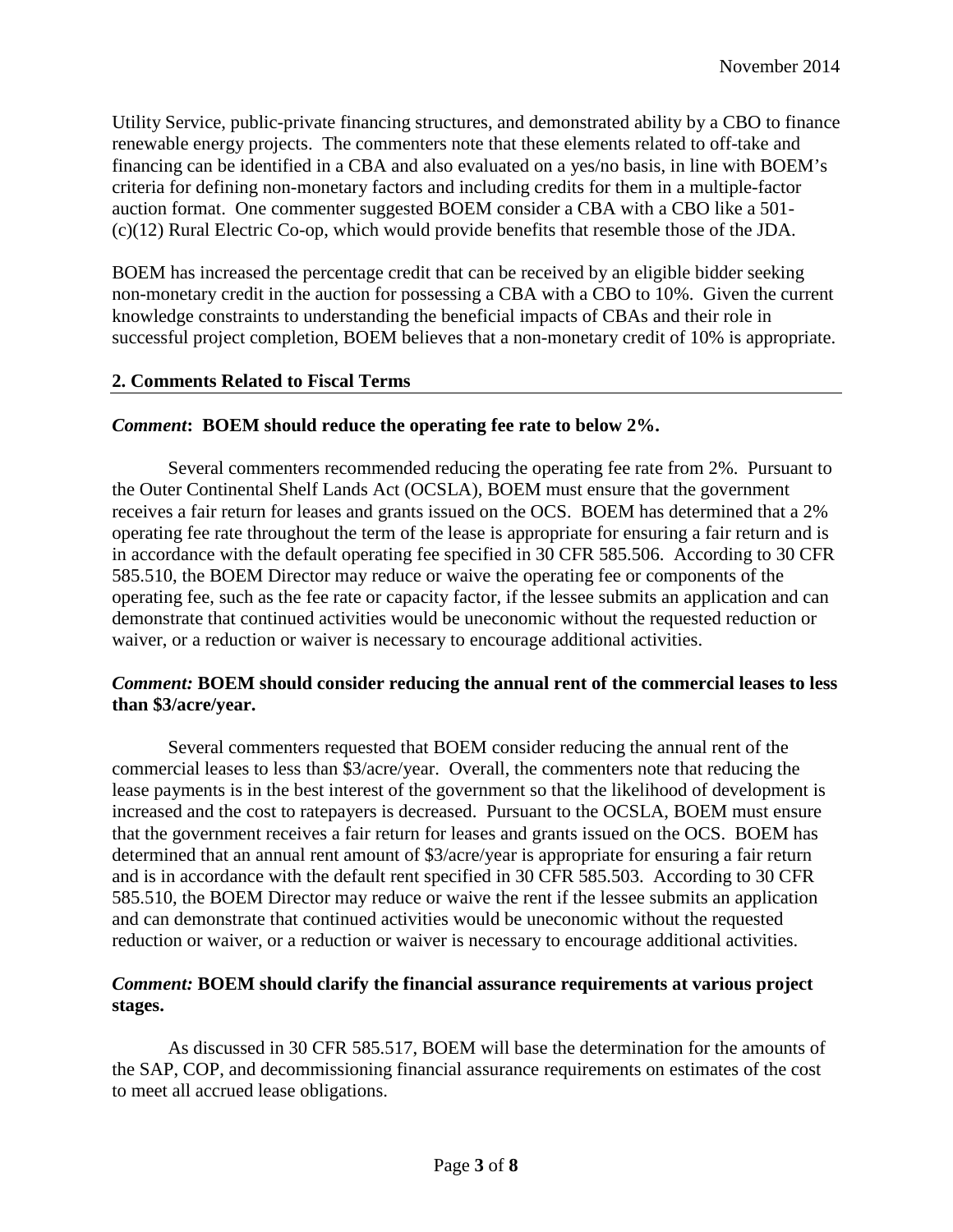#### **3. Comments Related to BOEM's Leasing Procedures**

#### *Comment:* **BOEM should consider auctioning one lease area per year for the next several years.**

Commenters requested BOEM consider auctioning one lease area per year for the next several years so as not to overwhelm the demand for offshore wind in New England and inadvertently undermine the ability of developers to finance and construct offshore wind projects in the region. BOEM is moving forward with the auction of four lease areas offshore the Commonwealth of Massachusetts, as described in the PSN and FSN.

BOEM has worked extensively with the Commonwealth of Massachusetts, other members of the BOEM Renewable Energy Intergovernmental Task Force, and relevant stakeholders when moving forward with the commercial wind energy leasing process offshore Massachusetts. BOEM has published planning notices, gathered information about multiple uses and environmental resources, and conducted extensive public outreach that has helped to define the Wind Energy Area (WEA) identified for leasing in the Massachusetts PSN.

Given current feedback and response to the upcoming sale, BOEM feels that leasing only one area per year could undermine the competitiveness and development of offshore wind power off Massachusetts, due to an inefficient balance of too few lease areas and excess demand. . Therefore, BOEM believes that offering four lease areas is justifiable.

#### **4. Comments Related to Lease Areas**

#### *Comment:* **BOEM should consider offering different lease areas than what was proposed in the PSN.**

Commenters requested that BOEM consider auctioning the Massachusetts commercial leases in an alternative lease area delineation than what was proposed with the Massachusetts PSN. The commenters recommend BOEM adopt "Alternative 3" as outlined in the Department of Energy National Renewable Energy Laboratory (NREL) December 2013 delineation report, entitled "Assessment of Offshore Wind Energy Leasing Areas for the BOEM Massachusetts Wind Energy Area," which was commissioned by BOEM to inform the delineation of the Massachusetts WEA into lease areas for inclusion of the PSN. As outlined in NREL's report, Alternative 3 includes four leasing areas with an equal division of shallower water (less than 50m) and one leasing area with nearly all deeper water (greater than 50m). The commenters note this delineation in Alternative 3 is most conducive to reducing overall cost of development through dividing sites more consistently according to water depth. They suggest that offering lease areas that contain significantly different water depths such as those proposed in Alternative 1 is likely to require multiple foundation types and significantly increase the overall cost of development.

BOEM is offering the same four lease areas as what was proposed in the PSN. BOEM selected "Alternative 1" from the NREL report because it provides each lessee the maximum flexibility in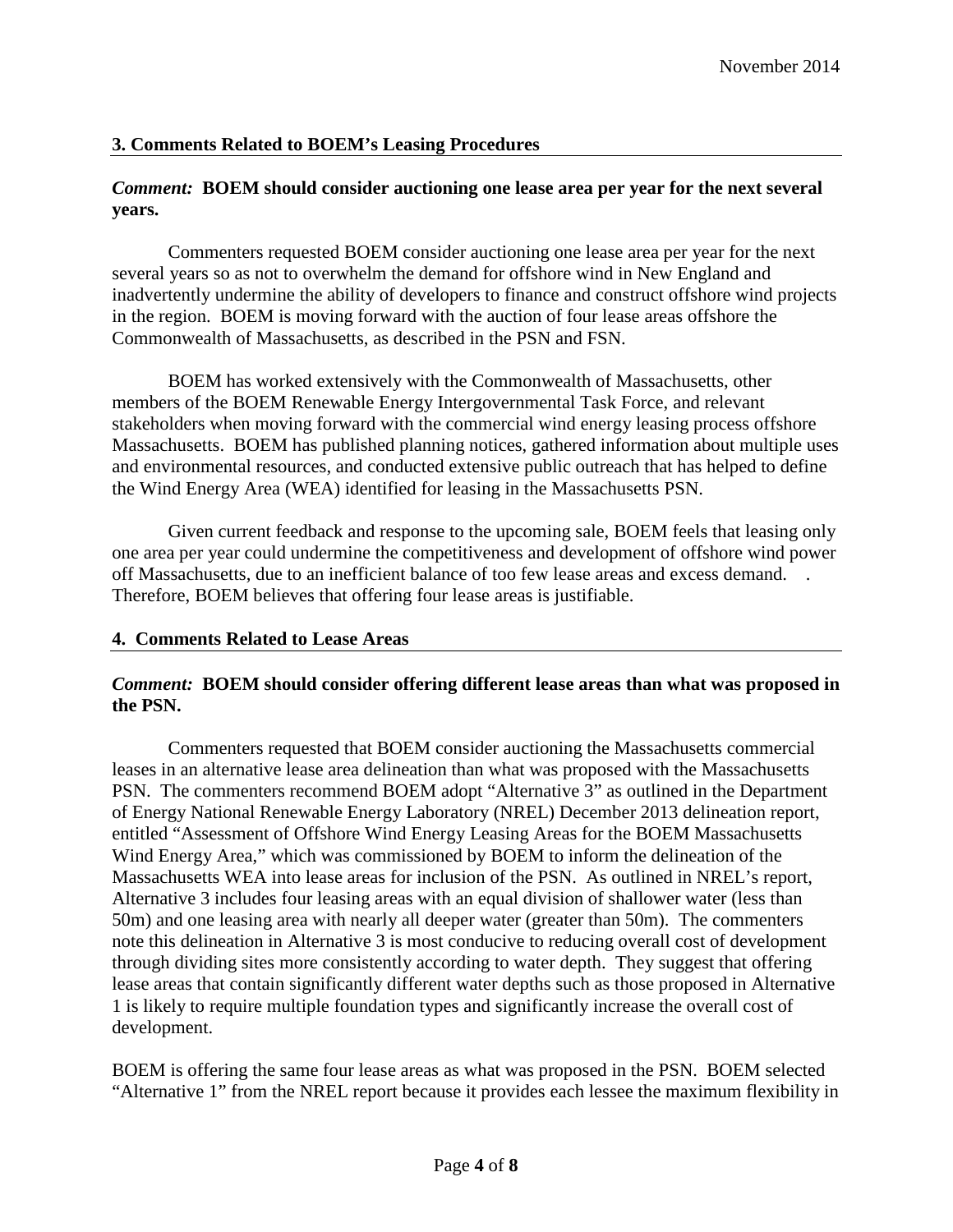designing their wind energy project, as the total area within each lease, including the amount of "shallow" water area available to each lessee, is maximized. Additionally, as stated in its report, NREL determined that delineating the areas pursuant to Alternative 3 could allow the lessee obtaining the deepest water lease area to introduce wake effects onto three of the other four leasing areas. Finally, BOEM's established processes accommodate for the possibility that one or more winning bidders may not wish to retain certain portions of its lease area(s) after the conclusion of the auction.

## *Comment:* **BOEM should apply a 2 nautical mile set-back from the Traffic Separation Lanes.**

BOEM places a high priority on maritime safety and navigation concerns and strives to engage with the maritime community on these important issues.

BOEM's approach has been to actively seek U.S. Coast Guard (USCG) participation as early in the planning process as possible, and continue these engagement efforts as BOEM moves forward with leasing and specific plan reviews. The USCG sits on all twelve of BOEM's Intergovernmental Renewable Energy Task Forces, including Massachusetts, which were created to inform BOEM's offshore renewable energy authorization processes. BOEM ensures that the USCG's position and the information provided by maritime stakeholders are considered during the planning process, which has resulted in the reduction of several planning areas to accommodate vessel traffic. Specifically in Massachusetts, BOEM eliminated areas identified by the USCG that overlapped with the *Nantucket to Ambrose* Traffic Separation Scheme (TSS) in developing the Call for Information and Nominations, and implemented a 1-nmi set-back from the TSS in developing the Massachusetts Wind Energy Area (WEA).

At this time, BOEM believes that maintaining the 1-nmi setback from the *Nantucket to Ambrose* TSS is appropriate. However, BOEM has committed to requiring that each commercial wind Lessee submit a Navigational Safety Risk Assessment (NSRA) pursuant to USCG's Navigation and Vessel Inspection Circular NO. 02-07 with its COP. The COP will detail the developer's specific commercial wind development proposal, and there will be opportunity for public input during the review of each COP. Each NRSA will be closely reviewed by BOEM and USCG, and BOEM will be looking to USCG for input and analysis on potential impacts to maritime users, including recommendations as to the appropriate size of any additional necessary setback area, prior to approving, approving with modifications, or disapproving any COPs.

## **5. Comments Related to Lease Specific Terms, Conditions, and Stipulations**

#### *Comment:* **BOEM should consider extending the operations term of the commercial leases to greater than 25 years.**

Several commenters request BOEM consider extending the operations term of the commercial leases proposed with the Massachusetts PSN to greater than 25 years. The commenters note that given the large size and the significant water depths associated with the Massachusetts WEA, projects may be built in phases over a multi-year period, require a longer time for development, and require an operations term sufficient to provide an economic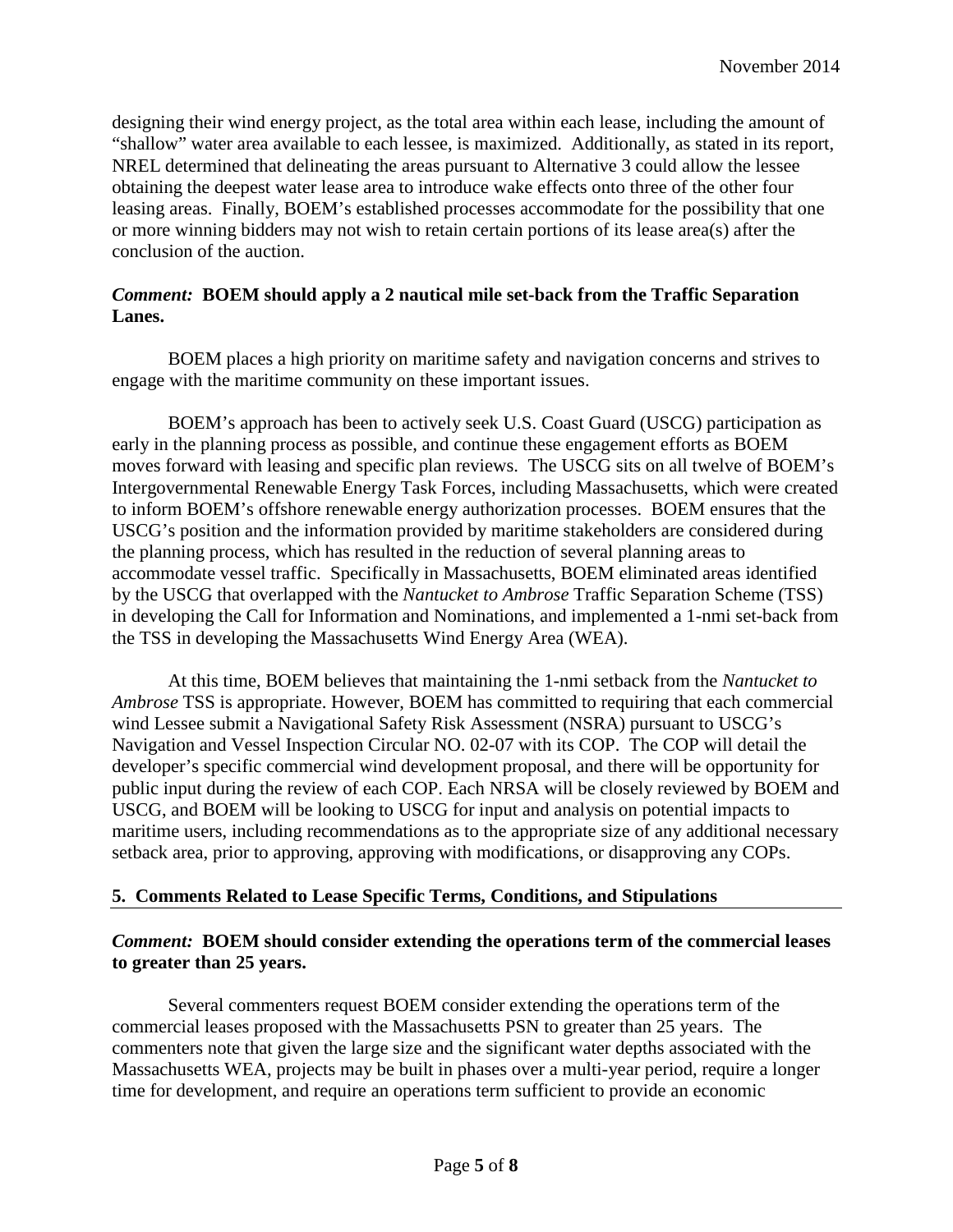investment for the later phases. Several commenters noted that BOEM set a precedent when it offered an operations term of 33 years for commercial wind energy lease offered in the Virginia auction, and that the same circumstances exist in Massachusetts and therefore merit a longer operations term.

The Department of Energy National Renewable Energy Laboratory (NREL) December 2013 delineation report entitled "Assessment of Offshore Wind Energy Leasing Areas for the BOEM Massachusetts Wind Energy Area" was commissioned by BOEM to inform delineation of the Massachusetts WEA into lease areas for inclusion in the PSN. In addition to analyzing the wake effects of projects developed in each lease area, NREL also recommended and subsequently included a "more realistic, phased development strategy" in the final delineation report. NREL assumed one 500-MW project would be installed in the first 6-8 years of the lease term in shallower water, and a second 500-MW project phase would be installed in 10-16 years in deeper water. NREL developed these time periods by reviewing the nominations submitted to BOEM in response to the Massachusetts Request for Interest and Call for Information and Nominations.

Given (1) the uncertainty associated with potential development timelines within the MA WEA lease areas, and (2) that the renewal process outlined in 30 CFR 585.425-429 would allow each individual lessee the flexibility to determine whether an extension of the operations term is necessary and submit an extension request for BOEM's consideration if applicable, BOEM has decided to retain the 25-year operations terms in the MA leases that will be offered for sale.

### *Comment:* **BOEM should modify the indemnification clause in Addendum C so that it applies only if the damage is caused by the Lessee, and with an exception for any negligence or misconduct of the indemnified party.**

BOEM has not modified stipulation 3.1 in Addendum C of the four commercial leases. BOEM developed this stipulation in coordination with the Department of Defense, and has included this language in commercial leases issued for areas offshore Delaware, Rhode Island/Massachusetts, and Virginia. Notably, the indemnification clause in Addendum C is applicable to a limited set of activities – the site characterization activities that a lessee conducts to support the submission of a SAP or COP. At the time BOEM receives a lessee's SAP and/or COP for approval, it will coordinate with the Department of Defense when developing any stipulations necessary to impose during site assessment and construction and operations activities, and when doing so will be mindful of potential implications that these requirements could have on lessees.

#### *Comment:* **BOEM should clarify the lease language to ensure other activities authorized by BOEM do not materially interfere with the Lessee's activities.**

BOEM has not changed the lease language in Section 3(d) or in Section 7(a). BOEM has developed this language and included it as part of its lease form (BOEM form 0008). This language has been included in commercial wind energy leases issued for areas offshore Delaware, Rhode Island/Massachusetts, Massachusetts, and Virginia.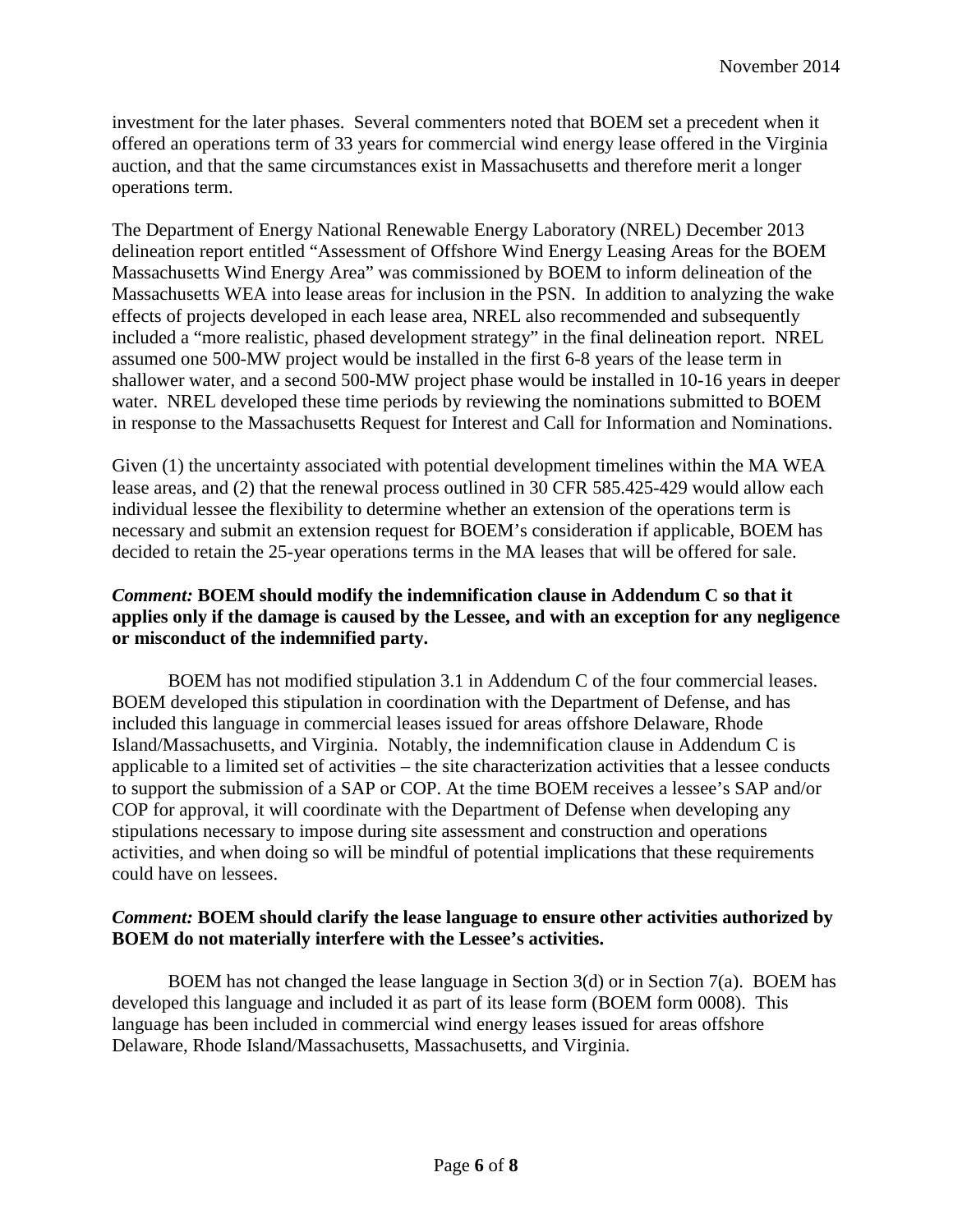## *Comment:* **Several commenters recommended that BOEM adopt additional stipulations for the protection of North Atlantic right whales similar to those contained in a voluntary agreement for the Mid-Atlantic Wind Energy Areas.**

BOEM is supportive of the collaborative efforts between environmental nongovernmental organizations and offshore wind developers to pursue novel mitigation measures. The environmental stipulations in Addendum C of the leases and the terms of the environmental non-governmental organizations' voluntary agreement are similar in regard to requirements associated with sound source verification for survey equipment and vessel strike avoidance measures. In response to the comments received and in order to be consistent with BOEM's most recent consultation with the National Oceanic and Atmospheric Administration's National Marine Fisheries Services (NMFS) concluding with NMFS's July 19, 2013 Mid- and South Atlantic Geological and Geophysical (G&G) Biological Opinion, and BOEM's Virginia, Delaware and Maryland commercial leases, BOEM has updated Addendum C to include the following changes:

- BOEM has amended stipulation 4.1.1.2 to require that vessel speed restrictions apply to all project related vessels operating from November 1 through July 31. Previously, outside of Dynamic Management Areas (DMAs), vessel speed restrictions were limited to vessels 65 feet or larger, in line with 50 CFR 224.105. Considering the occurrence of North Atlantic right whales (NARWs) in the areas around the lease areas, the seasonal migratory periods identified by NMFS, and subject-matter expert recommendations, BOEM determined that the vessel speed restrictions should be broadened to include all project related vessels, regardless of size, in and outside of DMAs.
- BOEM added stipulation 4.3.6.7 requiring the Lessee to ensure that vessels cease highresolution geophysical (HRG) survey activities within 24 hours of NMFS establishing a DMA in the Lessee's HRG survey area. HRG surveys may resume in the affected area after the DMA has expired.

The following measures in the environmental non-governmental organization's agreement have not currently been adopted by BOEM, for the reasons discussed below.

- A seasonal restriction on sub bottom profiling was proposed for January 1 through April 30. The lease stipulations relating to HRG survey activities, including sound source verification of active sound sources, are considered to be effective mitigations to reduce acoustic exposure to NARWs.
- An extension of the exclusion zone for all marine mammals to 500 m during sub bottom profiling operations. The current default 200 m exclusion zone restriction is based on acoustic propagation data for assessed electromechanical equipment and covers the 180 dB acoustic injury isopleths, since it may not be feasible to monitor the 160 dB acoustic harassment isopleths for some electromechanical equipment.
- The addition of a requirement for a minimum of two Protected Species Observers (PSOs) on board vessels, with a minimum of 1 year experience qualification